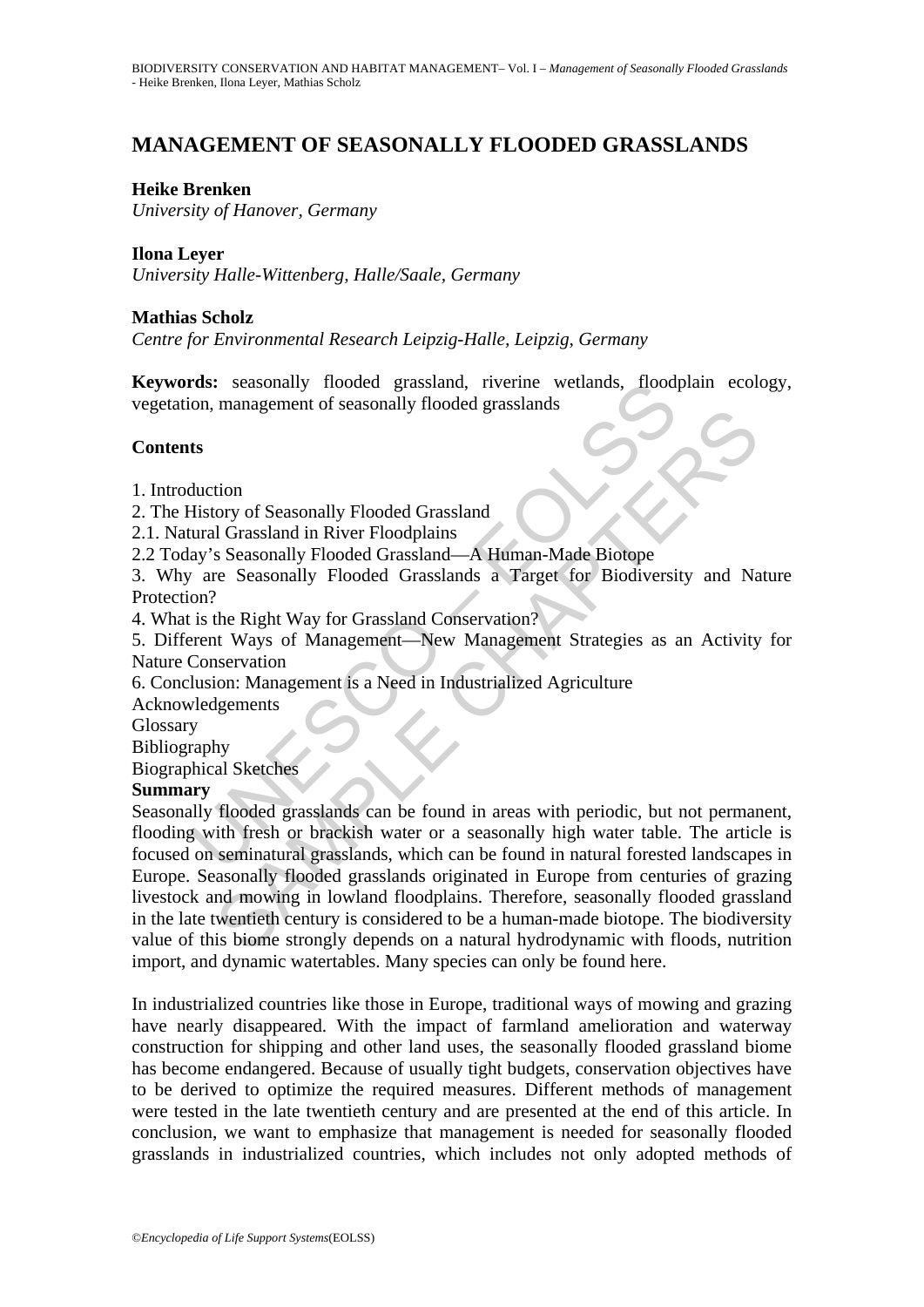grazing and cutting, but also, in many cases, the restoration of the natural floodplain hydrodynamic.

### **1. Introduction**

Seasonally flooded grasslands are characterized by an abundance of grasses, are periodically but not permanently flooded with fresh or brackish water or have a seasonally high water table, and have regular management, usually cutting or grazing. Most seasonally flooded grasslands are located in floodplains at lake margins and in the coastal zone.

This article provides an overview about the management of seasonally flooded grasslands in riverine floodplains in temperate climate zones with examples from Middle Europe.

In Europe, grasslands are a result of extensive preindustrial land use and formed the landscape for centuries. Many plants and animals can be found only in these humanmade habitats. With industrialization, these habitats disappeared through flood protection, drainage, and intensive agriculture or settlement. Today, seasonally flooded grasslands of high ecological value are becoming more and more endangered. So grassland management and restoration of the hydrology is needed for conservation and to keep the regional biodiversity.

# **2. The History of Seasonally Flooded Grassland**

# **2.1. Natural Grassland in River Floodplains**

The provides an overview about the management of seasons<br>that in riverine floodplains in temperate climate zones with example.<br>Pepe, grasslands are a result of extensive preindustrial land use a<br>pepe for centuries. Many pl rope.<br>
grasslands are a result of extensive preindustrial land use and formed<br>
for centuries. Many plants and animals can be found only in these hund<br>
tats. With industrialization, these habitats disappeared through fi<br>
dr Natural grasslands can be found in the northern and southern hemisphere in regions with relatively cold winter temperatures like South Africa, Argentina, Uruguay, Russia, and North America. These grasslands are not invaded by woody shrubs and trees because of seasonal drought, occasional fires, and grazing by large mammals. This article is focused on seasonally flooded grasslands in riverine floodplains in temperate climate zones were forest is the dominant natural vegetation. In Europe and on the east coast of Northern America they are classified as a human-made habitat—so-called seminatural grasslands.

Since the ice age in Europe (Holocene), the natural vegetation in lowland areas is deciduous forest. Only a few grasslands in these areas are natural. If there were no grazing or mowing, the natural vegetation would be forest. Only on rocks, salt marshes, and in floodplains are grasslands considered to be natural. But even these floodplains were mostly forested. These riparian forests can tolerate flooding even in the growing season. Due to the dynamic of the rivers, open areas can always occur. Since 1990, more and more scientists are of the opinion that natural grassland can also occur in natural forested areas. Combined with large grazers like aurochs (*Bos primigenus*), wild horse, deer, or beaver, these grasslands can be maintained for longer periods. But natural grasslands in the temperate climate of Western Europe covered probably only very small areas in the forested landscape.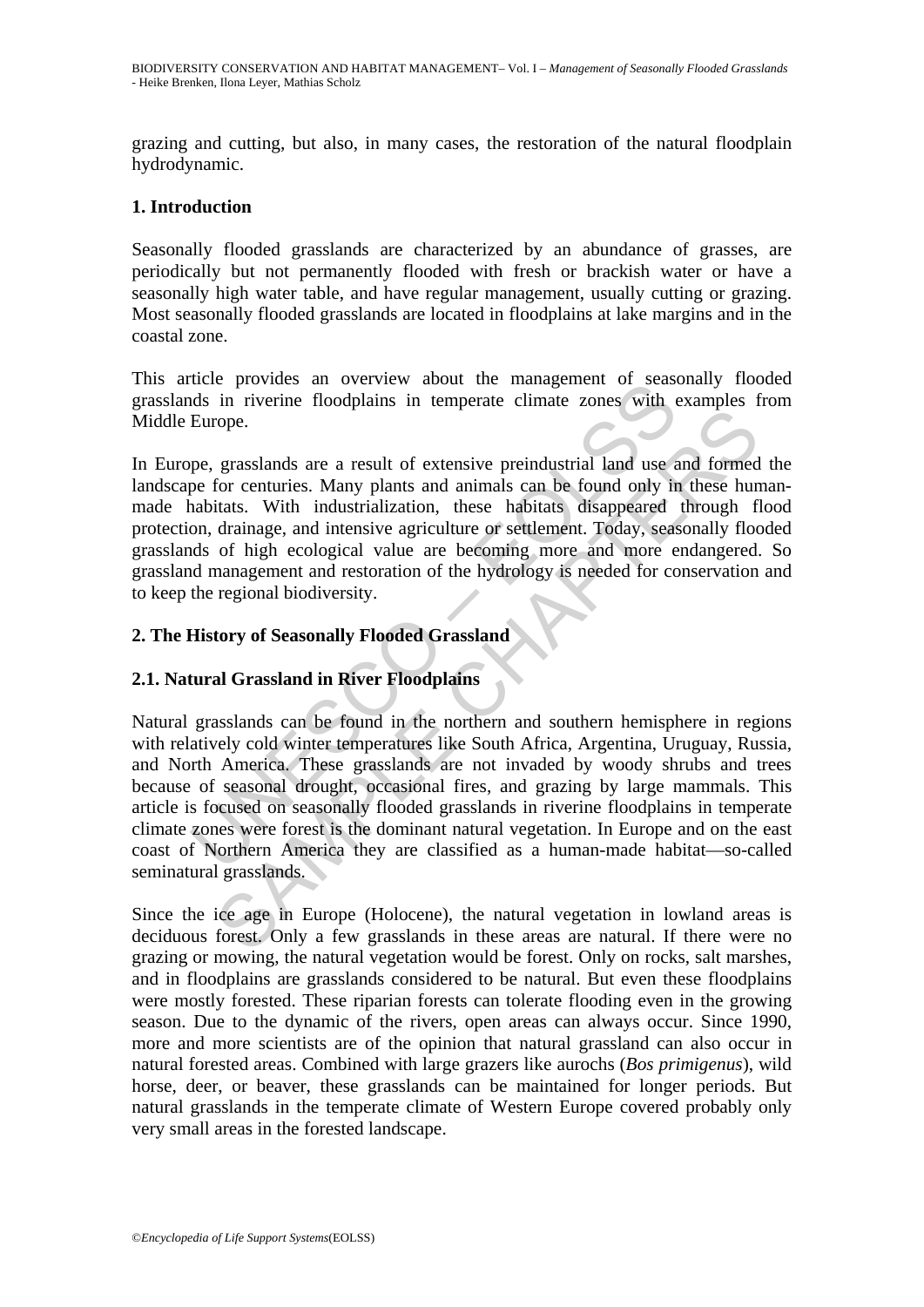Studies in Northern America show that the beaver can change its environment substantially. Beaver are clear riverine forests and construct dams with ponds (so-called beaver ponds). Beaver activity over generations leads to a patchwork of different open habitats. Abandoned beaver ponds can change into grassland, and, combined with moose, deer, or other large grazing herbivores, this grassland can resist a new invasion of trees and shrubs for a long time.

The influence of herbivores on the natural vegetation after the last ice age in landscapes such as Europe is still the subject of an extensive scientific discussion between botanists and zoologists.

# **2.2 Today's Seasonally Flooded Grassland—A Human-Made Biotope**

UNESCO – EOLSS gement and cultivation of river floodplains has a long tradition in Eurylyses show that with the activities of Bronze-age settlers the percentage onleh, indicating the development of the first seminatural grasslands, For l The management and cultivation of river floodplains has a long tradition in Europe. Pollen analyses show that with the activities of Bronze-age settlers the percentage of graminea pollen, indicating the development of the first seminatural grasslands, was increasing. For long periods, the floodplains were used very extensively for livestock feeding. Population growth and better knowledge of flood protection lead to more intensive grazing and farming activities in floodplains in the middle ages. Forests were more and more degraded and open grassland took over. Because of a high microrelief in riverine margins and a high risk of floods, the riverine grasslands had a very high diversity of plant communities and animals.

This changed during the seventeenth and eighteenth centuries. Each of the rulers of the different nations and periods had their own ideas about "new land" for further cultivation, meaning more rural taxpayers and more grazing land for cavalier horses. Along with the colonization of overseas colonies, each country in Europe tried to enhance its own production resources by land-gaining operations within its own boundaries. In Europe, new land for agricultural purposes was at hand mainly along the shore of the north sea in the vast bogs of northwest Germany and the Netherlands, on the northern fringe of the Alpine mountains, in the moor lands of Ireland, Wales, and Scotland, and in the extensive river floodplains of the major European rivers.

After some small achievements in land gaining in some parts of Europe made by roman conquerors and minor activities in colonization during medieval times (for example, by Cistercian monasteries and in the Netherlands), the "golden age" of the so-called "inner colonization" started with the period of the Enlightenment. Rulers like Napoleon in France (and the rest of Europe) or Friedrich the Great in Prussia started large colonization projects. The most noticeable in Germany, for example, was the colonization of the *Oderbruch*—the former floodplain of the Oder River—now the border between Germany and Poland. The former wild and freely running river was straightened and a system of dykes and drainage canals, so-called *polders*, was created. Work on this river, as on many others in Europe, was carried out mostly by Dutch engineers, the most sought-after experts in the business of cultivation work.

After the cultivation of the Oder River, other projects followed; for example, the straightening of the Rhine River, the border river between Germany and France by the engineer Tulla during the nineteenth century. The inner colonization was again focused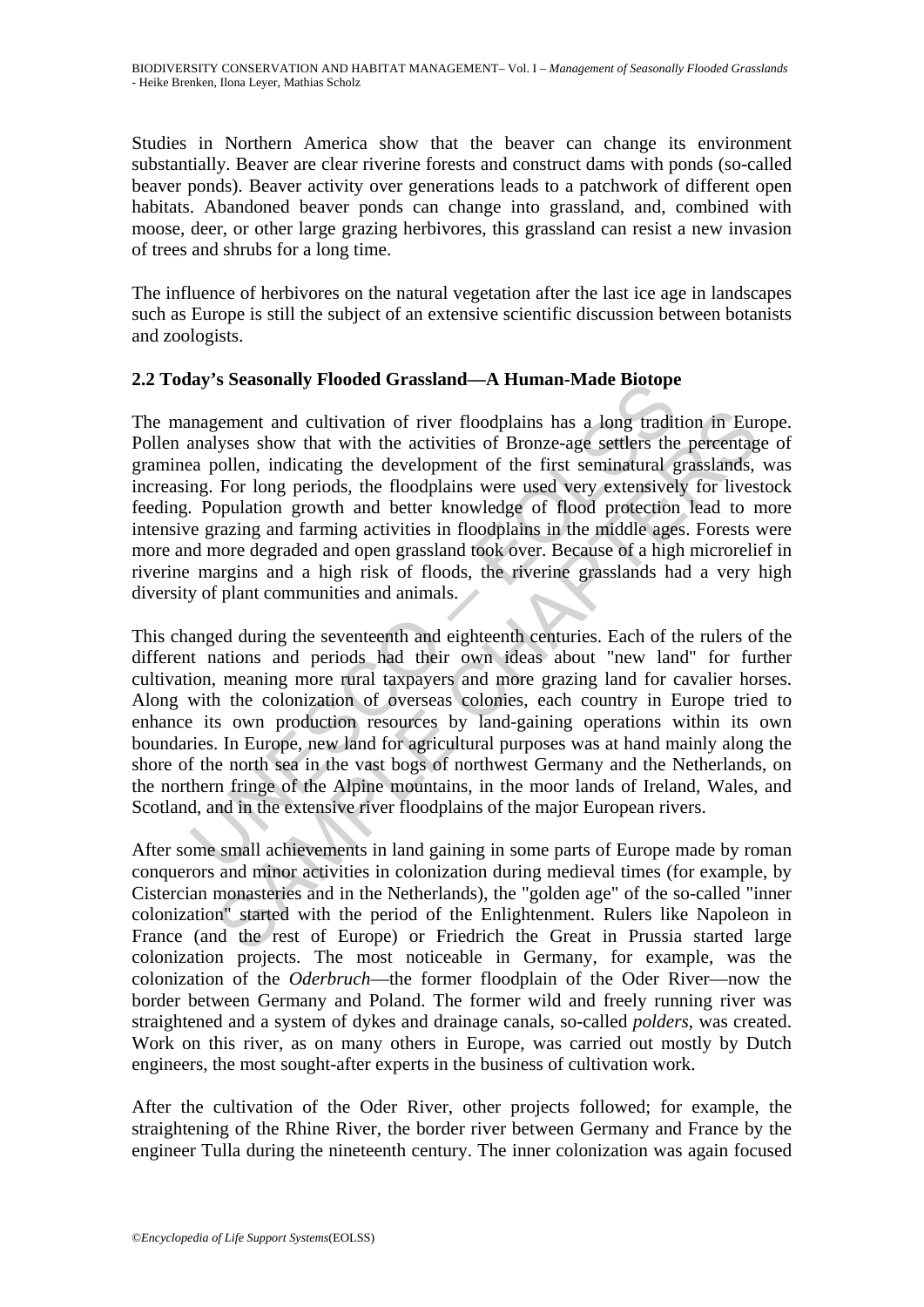upon during fascist times in Germany when the outcry for "blood and soil" for the German Nation put engineers back to work. Work was then carried out particularly on the large northwest German bogs and the smaller rivers , which had to function as new drainage systems. This colonization work was enforced even after the war to provide new agricultural land for the millions of war refugees coming into western Germany from eastern provinces. Hundreds of thousands of refugees were settled along the Oder and Elbe rivers, in the bog lands along the Dutch border, or in other less favorable, little-cultivated, agricultural areas.

Right into the 1950s, all this artificially gained agricultural area in the floodplains was farmed in the traditional way. With some differences due to climatic and pedographic matters, most of the river floodplains in central Europe were used as grasslands for rearing horses, grazing cattle, and producing hay. Dykes protected the inlands at nearly all the rivers during the mid-twentieth century, but the protection concentrated only on the most important areas like settlements. Large parts of the river floodplains were still regularly flooded. Means for more effective flood protection and an intensive land use were still limited until the beginning of the "economic wonder period" of the 1960s.

During the 1960s, new efforts in land cultivation started, now enforced by "unlimited" access to energy and machinery. The development of the European Union and its Common Agricultural Policy, with a guarantee of high prices for cereals, milk, and meat, also enhanced the colonization and intensification strategies. Also, in the former communist countries in east middle Europe, consolidation of farming and drainage projects in floodplains and other wetland areas took place.

most of the fiver inoteparal in centar Luble were used as<br>horses, grazing cattle, and producing hay. Dykes protected the in<br>viers during the mid-twentieth century, but the protection concert<br>timportant areas like settleme In the multimum of the stellar manned only the protection concentrated only and the mid-twentieth century, but the protection concentrated only approximate areas like settlements. Large parts of the river floodplains were Unlimited energy, the general introduction of synthetic fertilizers, and weed sprays enabled farmers to turn grasslands into arable land and cultivate sensitive crops like wheat and sugar beets on former flooded grassland. With the surplus water removed by deep dykes, canals, and pump stations in the lowlands, the former grasslands provided rich soil in most of the areas. At the beginning of the twenty-first century, the arable land on the fringe of the Elbe River floodplain, for example, is one of the best agricultural areas in Germany with wheat yields up to 80 dt  $ha^{-1}$  and higher.

In those areas where the groundwater table still remained too high or floods could not be dealt with completely, grasslands remained, but they are intensively used. The traditional management of seasonally flooded grasslands comprised grazing during the summer period on the wetter parts of the floodplain and hay cutting on the drier and more level ground. This system changed with the decline of heavy horses and the old breeds of multipurpose cattle, which thrived happily on a diet consisting mainly of hay. The introduction of tractors and American breeds of cattle caused a major change in grassland forage techniques. High yielding dairy cows demand a sophisticated diet of protein-rich fodder. Hay-making was mostly abandoned and early and multicut silage production was introduced.

The vegetation of the historic grasslands, therefore, was lost, either due to gradual changes during the intensification process or by means of sowing new high-yielding cultivars of grass.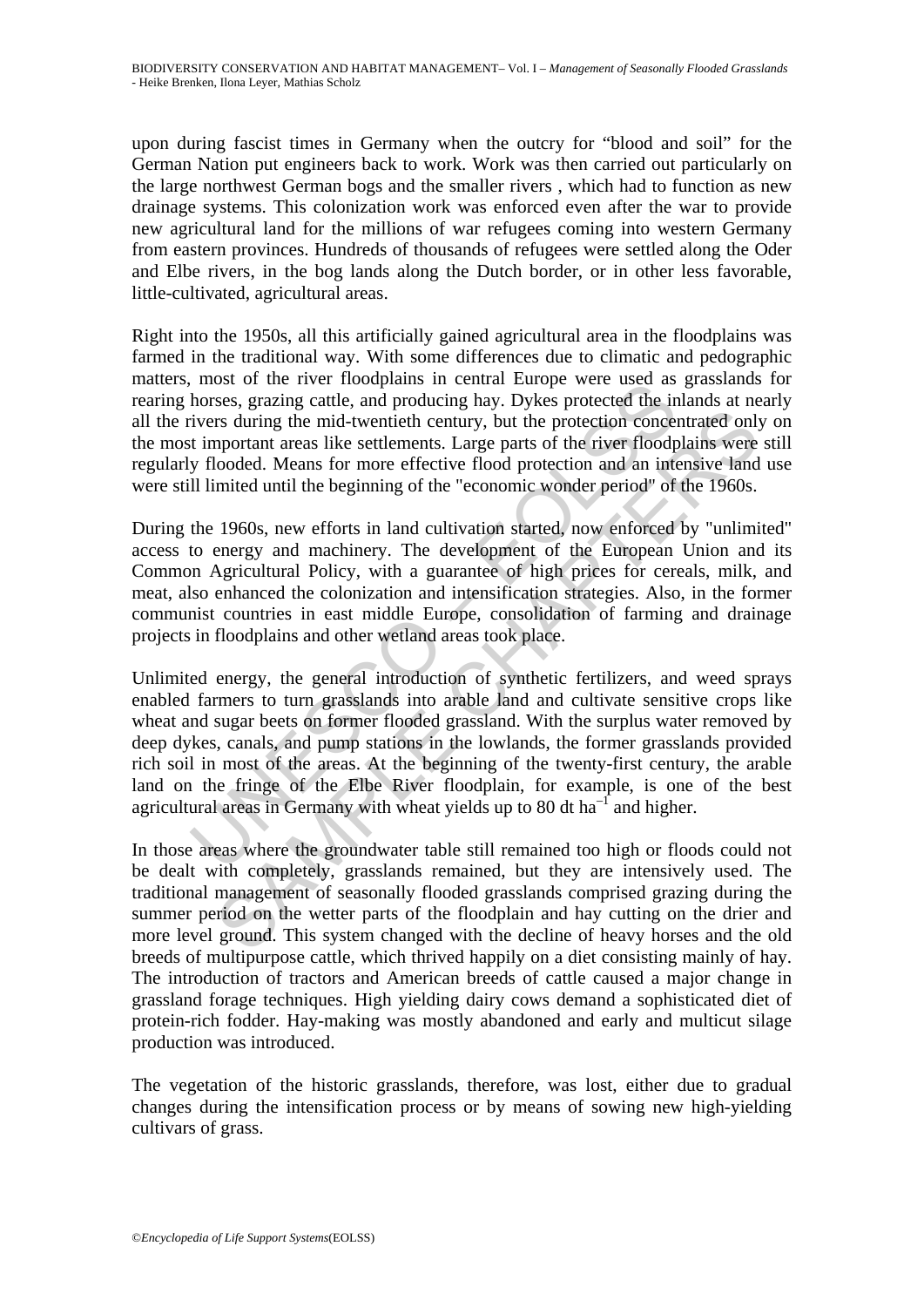Synthetic fertilizers allowed farmers to increase the productivity of the grasslands in the river floodplains. Traditionally these areas got very little of the valuable manure because the floodplain grasslands usually where a long way away from the villages. And manure was in too short a supply to use on flood plains, where it might be washed away by an unexpected flood. Also, most of the floodplains received a natural fertilizing through the mud that was deposited during the flood periods. This was often enough to sustain good hay meadows and grazing plots for horses and low-yielding cows.

Tettuzzies and unetrole Theat aloned Pressure on the traditional<br>ide species of historic floodplain grasslands. Also the spread<br>red or increased (together with other aspects) so-called "roubles<br>like rumex, thistle, and net The Content of the Landschaftsentwicklung mit großen Phanzeniressern Praktische Erlahungen between Landschaftsentwicklung mit großen Phanzeniressen Phanzeniress. To a superior of these problems are runex, thistle, and nett Another change in the vegetation of the floodplain grasslands occurred with the introduction of new stable buildings and the change from manure to slurry systems on most farmsteads. The slurry systems increased the amount of fast and highly effective nitrogen fertilizers and therefore meant another pressure on the traditionally rather mesophile species of historic floodplain grasslands. Also the spreading of slurry introduced or increased (together with other aspects) so-called "troublesome grassland weeds" like rumex, thistle, and nettle species. To overcome some of these problems, farmers started using synthetic weed sprays, which caused further changes to the seminatural vegetation of the flood plains.

TO ACCESS ALL THE **15 PAGES** OF THIS CHAPTER, Click here

#### **Bibliography**

- - -

Bundesamt für Naturschutz (BfN). (2002). Zentralstelle Phytodiversität Deutschland, Datenbank Gefäßpflanzen (Florkart), Datenstand Januar 2002.

Breen C.M., Rogers K.H., and Ashton P.J. (1988). Vegetation processes in swamps and flooded plains. *Vegetation of Inland Waters. Handbook of Vegetation Science 15.1* (ed. J.J. Symoens), pp. 223–247. Dordrecht: Kluwer Academic Publishers.

Bunzel-Drüke M.(2001). *Ecological Substitutes for Wild Horse* (Equus ferus, BODDAERT 1785 = E. przewalskii, POLJAKOV 1881) and Aurochs (Bos primigenius, BOJANUS 1827). Neue Modelle zu Maßnahmen der Landschaftsentwicklung mit großen Pflanzenfressern Praktische Erfahrungen bei der Umsetzung. Natur- und Kulturlandschaft (ed. B. Gerken and M. Görner), pp. 240–251. Höxter/Jena: University of Applied Science Lippe and Höxter.

Filoda H., Beilke S., and Kallen H.-W. (1996). Wiesenschutz und Heuvermarktung, Schutzprogramm für traditionell bewirtschaftete Feuchtwiesen. *Naturschutz und Landschaftsplanung* **28**(5), 133–138. [This article presents an example of the translation of old farming systems in wet grasslands into modern ones: the so-called "Hay project."]

Joyce C.B., and Wade P.M. (1998). *European Wet Grasslands—Biodiversity, Management and Restoration*, 340 pp. New York: John Wiley and Sons. [This is a book that presents all the essential aspects of wet grasslands in Europe.]